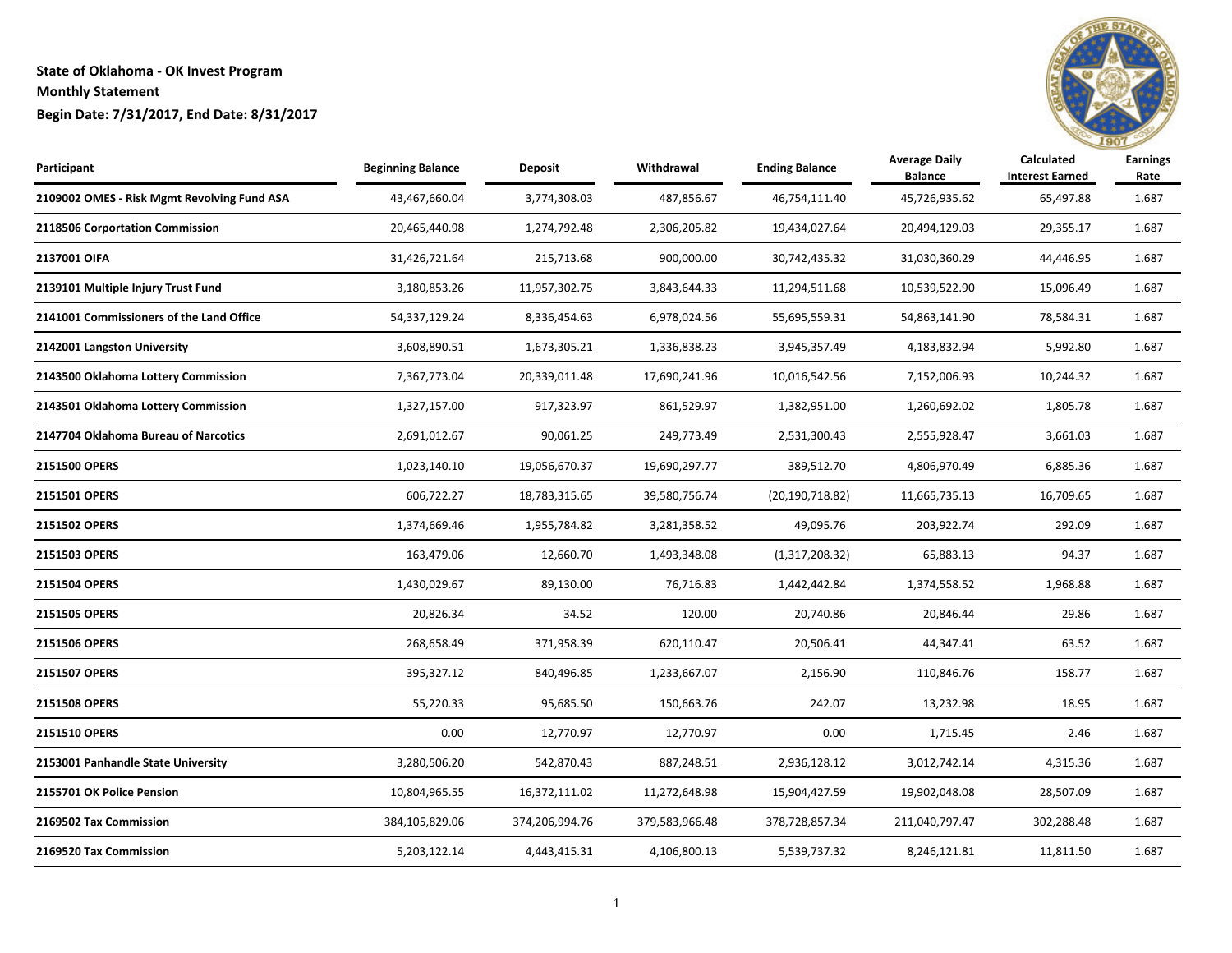| Participant                                  | <b>Beginning Balance</b> | Deposit       | Withdrawal    | <b>Ending Balance</b> | <b>Average Daily</b><br><b>Balance</b> | Calculated<br><b>Interest Earned</b> | <b>Earnings</b><br>Rate |
|----------------------------------------------|--------------------------|---------------|---------------|-----------------------|----------------------------------------|--------------------------------------|-------------------------|
| 2169521 Tax Commission                       | 38,929,028.03            | 35,540,372.88 | 42,055,030.23 | 32,414,370.68         | 21,670,507.31                          | 31,040.18                            | 1.687                   |
| 2174007 State Treasurer                      | 99,389.74                | 105,007.23    | 0.00          | 204,396.97            | 184,072.99                             | 263.66                               | 1.687                   |
| 2183006 DHS - CSED                           | 16,020,672.76            | 6,958,309.26  | 8,987,904.31  | 13,991,077.71         | 14,745,654.16                          | 21,121.23                            | 1.687                   |
| 7200039 Oklahoma Boll Weevil Eradication     | 1,551,142.49             | 5,381.11      | 38,736.59     | 1,517,787.01          | 1,535,577.19                           | 2,199.51                             | 1.687                   |
| 7200320 Department of Wildlife               | 624,716.59               | 4,507,730.92  | 4,612,352.84  | 520,094.67            | 1,325,756.90                           | 1,898.97                             | 1.687                   |
| 7200359 OERB                                 | 10,548,689.70            | 1,160,204.85  | 1,536,301.10  | 10,172,593.45         | 10,662,377.37                          | 15,272.47                            | 1.687                   |
| 7200370 OIFA                                 | 815,745.00               | 9,977.97      | 309,953.75    | 515,769.22            | 546,826.67                             | 783.26                               | 1.687                   |
| 7200391 Multiple Injury Trust Fund           | 95,470.28                | 105,161.83    | 96,902.66     | 103,729.45            | 109,543.45                             | 156.91                               | 1.687                   |
| 7200410 Commissioners of the Land Office     | 1,799,629.23             | 207,370.33    | 45,302.75     | 1,961,696.81          | 1,796,857.91                           | 2,573.77                             | 1.687                   |
| 7200435 Oklahoma Lottery Commission          | 4,558,787.93             | 14,238,765.02 | 7,664,437.71  | 11, 133, 115. 24      | 7,632,632.09                           | 10,932.75                            | 1.687                   |
| 7200515 OPERS                                | 41,552.12                | 630,482.56    | 556,156.22    | 115,878.46            | 345,688.82                             | 495.15                               | 1.687                   |
| 7200557 Oklahoma Police Pension              | 3,576.62                 | 108,820.29    | 112,396.91    | 0.00                  | (1,440.37)                             | (2.06)                               | 1.687                   |
| 7200588 Real Estate Commission               | 674,983.74               | 126,554.10    | 225,818.25    | 575,719.59            | 673,102.80                             | 964.13                               | 1.687                   |
| 7200830 Department of Human Services         | 57,041.50                | 86.09         | 5,065.59      | 52,062.00             | 55,641.73                              | 79.70                                | 1.687                   |
| 7201825 University Hospitals Authority       | 7,108,413.54             | 17,786,994.72 | 21,833,995.65 | 3,061,412.61          | 3,920,187.63                           | 5,615.16                             | 1.687                   |
| 7205090 OMES Risk Management Division/DSC    | 51,974,960.70            | 1,902,228.27  | 8,443,021.50  | 45,434,167.47         | 48,030,494.27                          | 68,797.43                            | 1.687                   |
| 7205204 JM Davis Arms & Historical Museum    | 3,229.36                 | 4.87          | 0.00          | 3,234.23              | 3,233.13                               | 4.63                                 | 1.687                   |
| 7205320 Department of Wildlife               | 395,327.95               | 98,224.44     | 54,956.03     | 438,596.36            | 420,759.47                             | 602.68                               | 1.687                   |
| 7205359 Sustaining OK Energy Resources       | 3,223,653.55             | 243,585.86    | 81,704.76     | 3,385,534.65          | 3,320,244.38                           | 4,755.82                             | 1.687                   |
| 7205435 Oklahoma Lottery Commission          | 163,676.75               | 4,741.60      | 4,935.00      | 163,483.35            | 162,875.09                             | 233.30                               | 1.687                   |
| 7205515 OPERS                                | 178,598.44               | 37,466.32     | 0.00          | 216,064.76            | 202,991.17                             | 290.76                               | 1.687                   |
| 7205563 OK Bd for Private Vocational Schools | 376,295.52               | 5,222.87      | 25,002.70     | 356,515.69            | 366,879.83                             | 525.51                               | 1.687                   |
| 7205630 Oklahoma Department of Securities    | 395,930.54               | 2,926.19      | 807.00        | 398,049.73            | 397,131.88                             | 568.84                               | 1.687                   |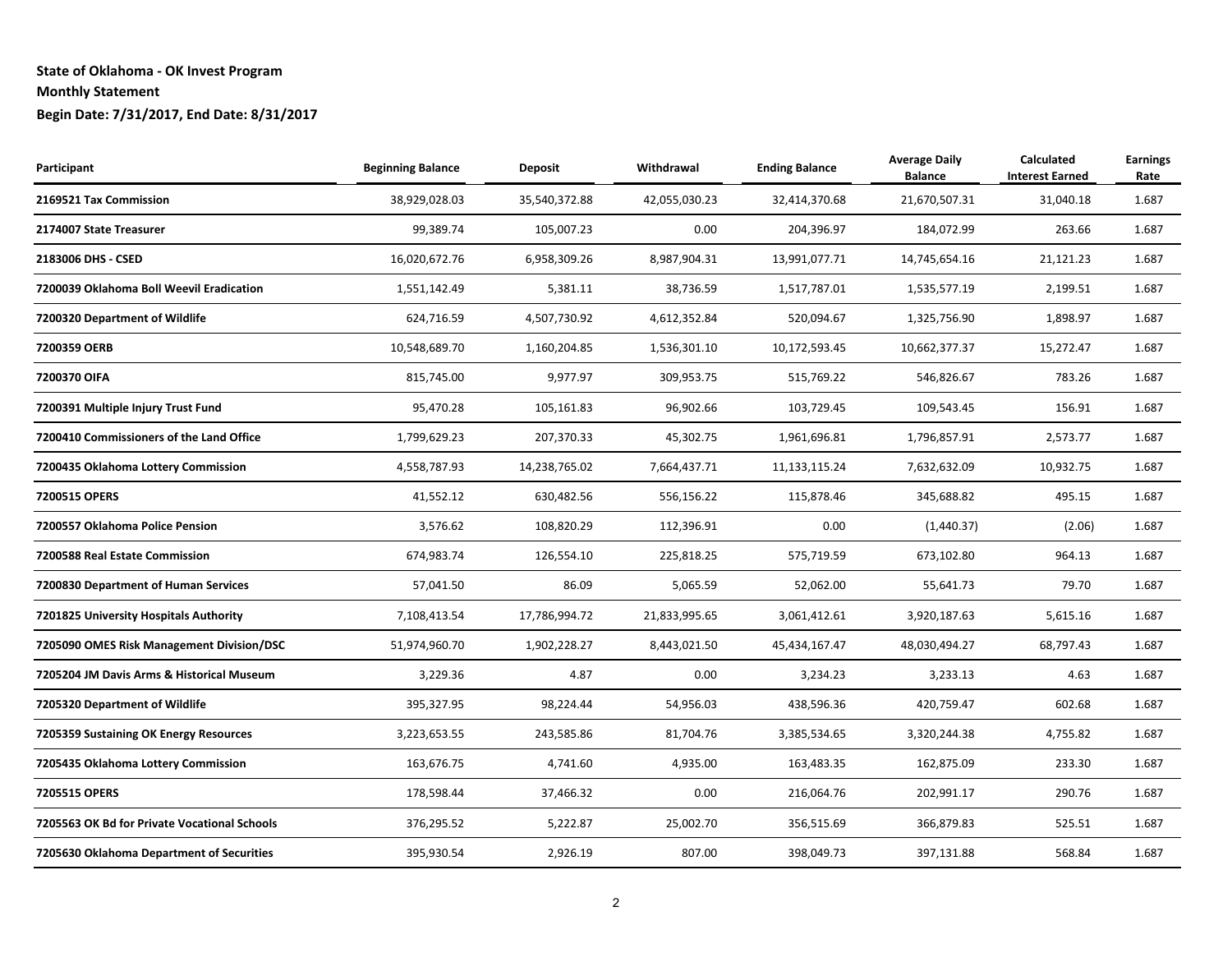| Participant                                   | <b>Beginning Balance</b> | <b>Deposit</b> | Withdrawal   | <b>Ending Balance</b> | <b>Average Daily</b><br><b>Balance</b> | <b>Calculated</b><br><b>Interest Earned</b> | <b>Earnings</b><br>Rate |
|-----------------------------------------------|--------------------------|----------------|--------------|-----------------------|----------------------------------------|---------------------------------------------|-------------------------|
| 7205807 Oklahoma Health Care Authority        | 4,610,566.06             | 32,125.83      | 0.00         | 4,642,691.89          | 4,635,158.88                           | 6,639.26                                    | 1.687                   |
| 7210270 State Election Board                  | 6,175,280.73             | 9,344.32       | 44,040.55    | 6,140,584.50          | 6,156,193.49                           | 8,817.95                                    | 1.687                   |
| 7210320 Department of Wildlife                | 2,189,642.66             | 13,305.66      | 0.00         | 2,202,948.32          | 2,201,205.82                           | 3,152.94                                    | 1.687                   |
| 7210350 Oklahoma Historical Society           | 26.98                    | 0.04           | 0.00         | 27.02                 | 27.01                                  | 0.04                                        | 1.687                   |
| 7210400 Office of Juvenile Affairs            | 65,841.11                | 99.23          | 0.00         | 65,940.34             | 65,917.93                              | 94.42                                       | 1.687                   |
| 7210410 Commissioners of the Land Office      | 19,839,399.81            | 29,942.39      | 0.00         | 19,869,342.20         | 19,862,581.02                          | 28,450.56                                   | 1.687                   |
| 7210515 OPERS                                 | 536.28                   | 1,120.15       | 0.00         | 1,656.43              | 1,339.75                               | 1.92                                        | 1.687                   |
| 7210588 Real Estate Commission                | 165,785.90               | 125,492.01     | 3,407.02     | 287,870.89            | 205,000.14                             | 293.64                                      | 1.687                   |
| 7215320 Department of Wildlife                | 2,827,661.29             | 15,838.72      | 0.00         | 2,843,500.01          | 2,841,417.20                           | 4,069.96                                    | 1.687                   |
| 7215566 Tourism & Recreation Department       | 12,385,449.97            | 1,253,343.23   | 1,641,082.67 | 11,997,710.53         | 12,618,741.56                          | 18,074.71                                   | 1.687                   |
| 7215585 Department of Public Safety           | 1,594,056.97             | 5,736.31       | 7,307.07     | 1,592,486.21          | 1,592,042.67                           | 2,280.39                                    | 1.687                   |
| 7215670 JD McCarty Center                     | 298,806.75               | 1,119.54       | 0.00         | 299,926.29            | 299,242.04                             | 428.63                                      | 1.687                   |
| 7216805 Department of Rehabilitation Services | 580,229.02               | 3,692.05       | 11,452.48    | 572,468.59            | 573,601.51                             | 821.61                                      | 1.687                   |
| 7220090 OSF Building Project Fund             | 0.42                     | 0.00           | 0.00         | 0.42                  | 0.42                                   | 0.00                                        | 1.687                   |
| 7220320 Dept of Wildlife Conservation         | 4,303,542.30             | 57,921.57      | 1,469,003.97 | 2,892,459.90          | 3,598,275.86                           | 5,154.06                                    | 1.687                   |
| 7220585 Department of Public Safety           | 1,140,632.20             | 20,126.35      | 7,446.87     | 1,153,311.68          | 1,153,173.69                           | 1,651.77                                    | 1.687                   |
| 7220830 Department of Human Services          | 0.08                     | 0.00           | 0.00         | 0.08                  | 0.08                                   | 0.00                                        | 1.687                   |
| 7225040 Department of Agriculture             | 834,182.79               | 850.00         | 4,941.86     | 830,090.93            | 830,569.74                             | 1,189.68                                    | 1.687                   |
| 7225830 Department of Human Services          | 478,458.75               | 2,835,441.80   | 0.00         | 3,313,900.55          | 1,936,199.93                           | 2,773.35                                    | 1.687                   |
| 7230220 Oklahoma Crime Victims Compensation   | 2,656,241.81             | 231,579.46     | 728,249.30   | 2,159,571.97          | 2,304,011.94                           | 3,300.20                                    | 1.687                   |
| 7230345 Department of Transportation          | 2,478,585.56             | 534,468.30     | 524,507.77   | 2,488,546.09          | 2,489,932.66                           | 3,566.50                                    | 1.687                   |
| 7230566 Tourism & Recreation Department       | 5,501,031.71             | 5,306.03       | 8,555.11     | 5,497,782.63          | 5,500,273.35                           | 7,878.43                                    | 1.687                   |
| 7230695 Tax Commission                        | (698, 440.99)            | 873,423.27     | 5,870.83     | 169,111.45            | 172,948.85                             | 247.73                                      | 1.687                   |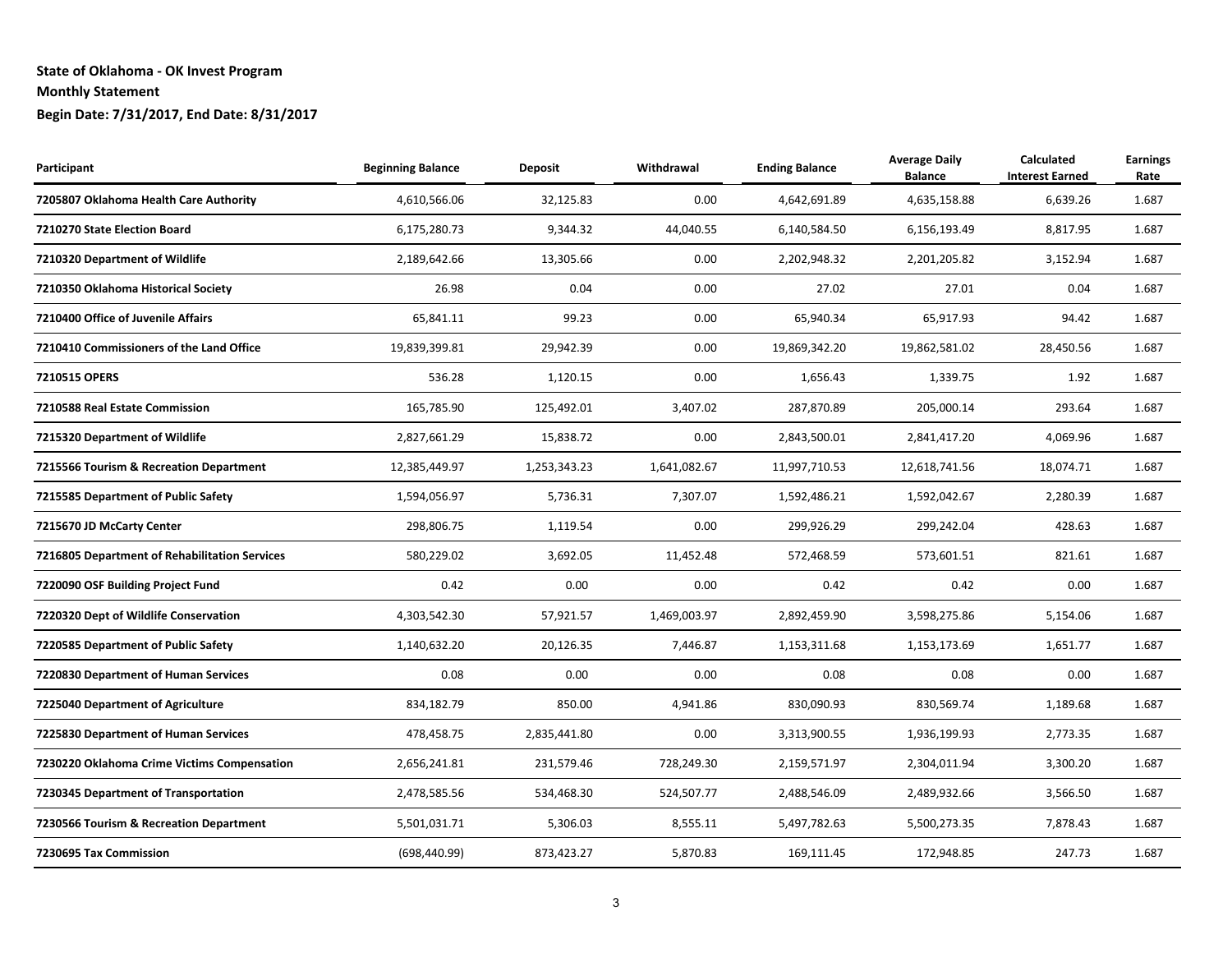| Participant                                | <b>Beginning Balance</b> | <b>Deposit</b> | Withdrawal    | <b>Ending Balance</b> | <b>Average Daily</b><br><b>Balance</b> | <b>Calculated</b><br><b>Interest Earned</b> | <b>Earnings</b><br>Rate |
|--------------------------------------------|--------------------------|----------------|---------------|-----------------------|----------------------------------------|---------------------------------------------|-------------------------|
| 7230807 Health Care Authority              | 21,357.45                | 6,442,092.97   | 6,392,413.00  | 71,037.42             | 1,647,609.83                           | 2,359.99                                    | 1.687                   |
| 7235605 Regents for Higher Education       | 2,741,102.01             | 1,099,872.29   | 792,653.00    | 3,048,321.30          | 3,269,418.49                           | 4,683.02                                    | 1.687                   |
| 7235695 OTC Ad Valorem Admin Protest       | 216,939.39               | 327.41         | 0.00          | 217,266.80            | 217,192.87                             | 311.10                                      | 1.687                   |
| 7240807 Health Care Authority              | 15,371,988.83            | 23,200.00      | 0.00          | 15,395,188.83         | 15,389,950.12                          | 22,044.10                                   | 1.687                   |
| 7244090 OMES Dept of Central Services      | 1,201,967.14             | 547,872.03     | 286,962.96    | 1,462,876.21          | 1,351,913.44                           | 1,936.44                                    | 1.687                   |
| 7245807 Health Care Authority              | 7,673,081.50             | 5,999,573.26   | 5,581,402.56  | 8,091,252.20          | 8,003,815.59                           | 11,464.42                                   | 1.687                   |
| 7255090 Department of Central Services     | 974,824.64               | 54,207.20      | 220.72        | 1,028,811.12          | 1,013,809.18                           | 1,452.15                                    | 1.687                   |
| 7255585 Oklahoma Dept of Public Safety     | 34,819.14                | 55.92          | 0.00          | 34,875.06             | 34,862.43                              | 49.94                                       | 1.687                   |
| 7260090 OMES Risk Management Division      | 4,596,000.04             | 3,835.48       | 325,449.38    | 4,274,386.14          | 4,497,308.76                           | 6,441.81                                    | 1.687                   |
| 7260452 OK Board of Mental Health          | 939,965.88               | 1,418.63       | 0.00          | 941,384.51            | 941,064.17                             | 1,347.95                                    | 1.687                   |
| 7265090 Risk Management Fund               | 130,257.14               | 250,000.00     | 298,431.80    | 81,825.34             | 127,174.90                             | 182.16                                      | 1.687                   |
| 7275740 OST - SEED                         | 47,018.13                | 71.44          | 519.90        | 46,569.67             | 46,905.73                              | 67.19                                       | 1.687                   |
| 7280090 OMES DCS Property Distribution     | 1,529,593.10             | 22,703.76      | 49,138.77     | 1,503,158.09          | 1,519,658.36                           | 2,176.71                                    | 1.687                   |
| 7280345 Department of Transportation       | 614,206.98               | 889,808.96     | 1,504,015.94  | 0.00                  | 855,556.72                             | 1,225.47                                    | 1.687                   |
| 7285345 Department of Transportation       | 203,652,413.93           | 11,216,694.39  | 10,849,173.14 | 204,019,935.18        | 205,740,086.96                         | 294,695.90                                  | 1.687                   |
| 7295090 Emergency & Transportation         | 1,471,587.50             | 595,030.80     | 940,000.00    | 1,126,618.30          | 1,290,489.27                           | 1,848.46                                    | 1.687                   |
| 7296150 University of Science & Arts       | 38.33                    | 0.06           | 0.00          | 38.39                 | 38.38                                  | 0.05                                        | 1.687                   |
| 7303000 Tobacco Litigation Escrow Fund     | 27,801.81                | 41.96          | 0.00          | 27,843.77             | 27,834.30                              | 39.87                                       | 1.687                   |
| 7360566 Tourism & Recreation Department    | 5,634,999.70             | 14,829.40      | 2,068.86      | 5,647,760.24          | 5,646,209.19                           | 8,087.46                                    | 1.687                   |
| 7405220 District Attorneys Council         | 5,206,564.80             | 106,935.23     | 205,562.82    | 5,107,937.21          | 5,195,865.35                           | 7,442.40                                    | 1.687                   |
| 7408105 OCIA                               | 496,389.41               | 1,000,276.85   | 996,673.03    | 499,993.23            | 289,538.51                             | 414.73                                      | 1.687                   |
| 7410645 - Oklahoma Conservation Commission | 0.00                     | 0.00           | 0.00          | 0.00                  | 0.00                                   | 0.00                                        | 1.687                   |
| 7411105 OCIA                               | 75,896,554.52            | 121,040.39     | 32,415,136.80 | 43,602,458.11         | 53,354,292.88                          | 76,423.08                                   | 1.687                   |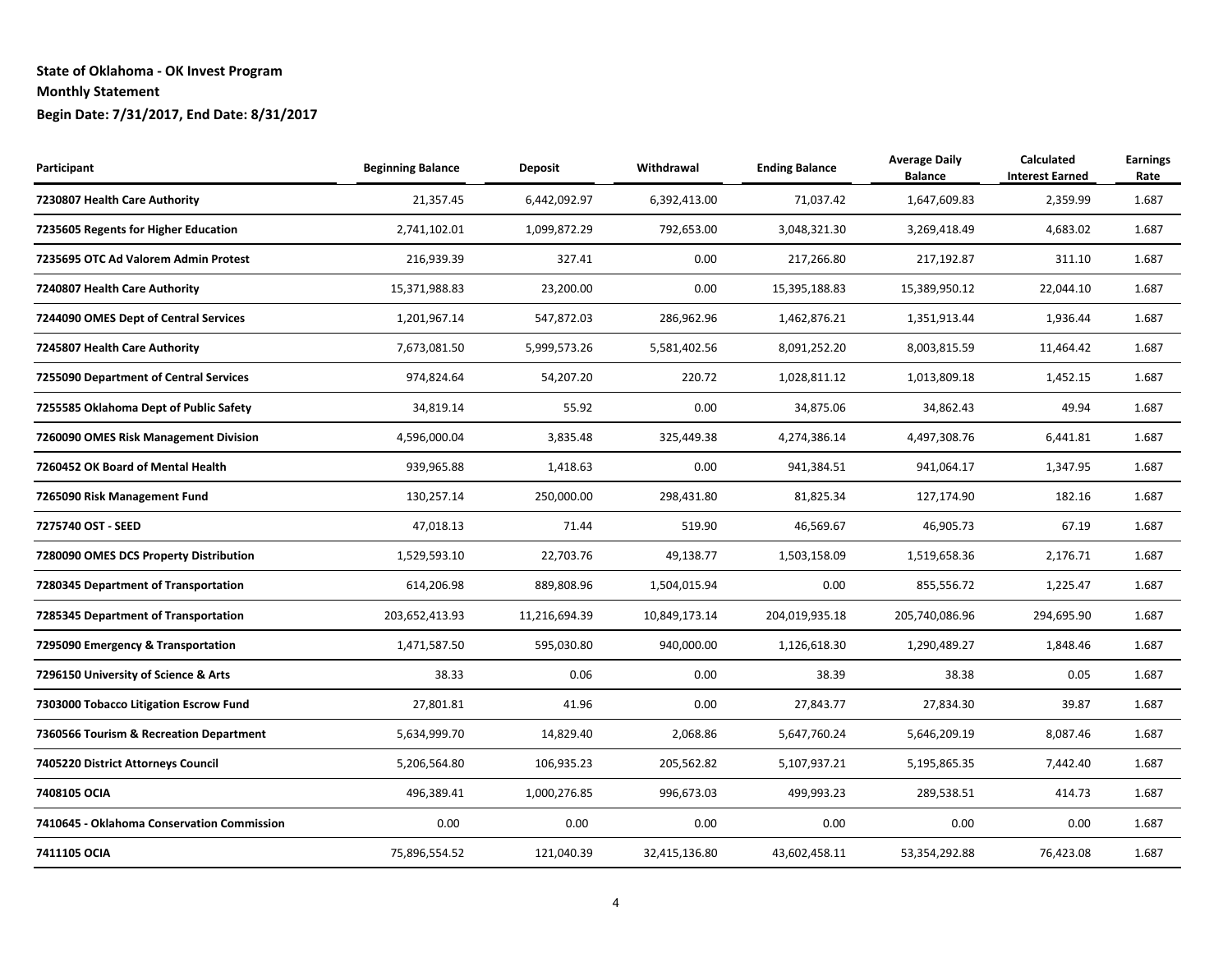| Participant                                    | <b>Beginning Balance</b> | <b>Deposit</b> | Withdrawal    | <b>Ending Balance</b> | <b>Average Daily</b><br><b>Balance</b> | <b>Calculated</b><br><b>Interest Earned</b> | <b>Earnings</b><br>Rate |
|------------------------------------------------|--------------------------|----------------|---------------|-----------------------|----------------------------------------|---------------------------------------------|-------------------------|
| 7412105 OCIA                                   | 131.51                   | 1,253,706.59   | 1,253,838.10  | 0.00                  | 325,961.38                             | 466.90                                      | 1.687                   |
| 7415400 Office of Juvenile Affairs             | 11,198.80                | 28.36          | 6,781.56      | 4,445.60              | 7,380.41                               | 10.57                                       | 1.687                   |
| 7416000 OSF - Oil Overcharge                   | 270,175.12               | 407.76         | 0.00          | 270,582.88            | 270,490.81                             | 387.44                                      | 1.687                   |
| 7416160 Department of Commerce                 | 2,600,417.98             | 10,868.77      | 2,782.97      | 2,608,503.78          | 2,603,057.16                           | 3,728.54                                    | 1.687                   |
| 7419105 OCIA                                   | 713,583.72               | 2,209,748.82   | 2,152,688.28  | 770,644.26            | 912,659.80                             | 1,307.27                                    | 1.687                   |
| 7426000 OSF - Oil Overcharge                   | 2,257,451.14             | 3,407.03       | 0.00          | 2,260,858.17          | 2,260,088.84                           | 3,237.28                                    | 1.687                   |
| 7426160 Department of Commerce                 | 10,697,746.86            | 73,867.50      | 0.00          | 10,771,614.36         | 10,722,164.25                          | 15,358.10                                   | 1.687                   |
| 7428105 OCIA Endowed Chairs Fund               | 859,819.30               | 1,914,708.47   | 1,817,425.06  | 957,102.71            | 530,891.30                             | 760.43                                      | 1.687                   |
| 7429105 OCIA                                   | 126.99                   | 1,646,108.00   | 1,646,234.99  | 0.00                  | 439,370.27                             | 629.34                                      | 1.687                   |
| 7430010 Oklahoma State University              | 2,505,113.95             | 2,648,507.05   | 4,212,213.53  | 941,407.47            | 2,006,071.69                           | 2,873.44                                    | 1.687                   |
| 7430011 Oklahoma State University              | 1,045,265.62             | 1,965,226.99   | 1,771,798.56  | 1,238,694.05          | 941,066.70                             | 1,347.96                                    | 1.687                   |
| 7430012 Oklahoma State University              | 506,234.89               | 1,054,013.55   | 1,263,669.37  | 296,579.07            | 514,366.00                             | 736.76                                      | 1.687                   |
| 7430013 Oklahoma State University              | 3,619,558.10             | 5,529.66       | 65,546.71     | 3,559,541.05          | 3,594,036.30                           | 5,147.99                                    | 1.687                   |
| 7430014 Oklahoma State University              | 2,136,333.92             | 502,245.30     | 534,678.63    | 2,103,900.59          | 2,171,877.34                           | 3,110.93                                    | 1.687                   |
| 7430015 Oklahoma State University              | 1,371,563.34             | 988,764.73     | 2,226,082.46  | 134,245.61            | 576,155.27                             | 825.27                                      | 1.687                   |
| 7430016 Oklahoma State University              | 161,451.31               | 243.67         | 8,910.49      | 152,784.49            | 160,777.65                             | 230.29                                      | 1.687                   |
| 7430420 Langston University                    | 210,287.69               | 184,731.41     | 349,743.24    | 45,275.86             | 74,587.23                              | 106.84                                      | 1.687                   |
| 7430461 Rogers State College                   | 766,235.27               | 81,980.71      | 126,785.51    | 721,430.47            | 780,736.57                             | 1,118.30                                    | 1.687                   |
| 7430505 Northwestern Oklahoma State University | 375,977.28               | 100,401.09     | 75,483.00     | 400,895.37            | 373,234.23                             | 534.61                                      | 1.687                   |
| 7430665 Southwestern Oklahoma State University | 2,190,695.07             | 312,925.57     | 288,007.08    | 2,215,613.56          | 2,266,828.93                           | 3,246.94                                    | 1.687                   |
| 7430760 University of Oklahoma                 | 10,301,384.15            | 9,842,009.72   | 7,799,412.80  | 12,343,981.07         | 10,930,456.11                          | 15,656.46                                   | 1.687                   |
| 7430770 OUHSC                                  | 66,563,490.99            | 12,022,853.44  | 10,060,429.17 | 68,525,915.26         | 66,803,921.91                          | 95,687.92                                   | 1.687                   |
| 7430773 Oklahoma State University              | 3,469,855.77             | 5,350.22       | 657,001.81    | 2,818,204.18          | 3,238,334.79                           | 4,638.49                                    | 1.687                   |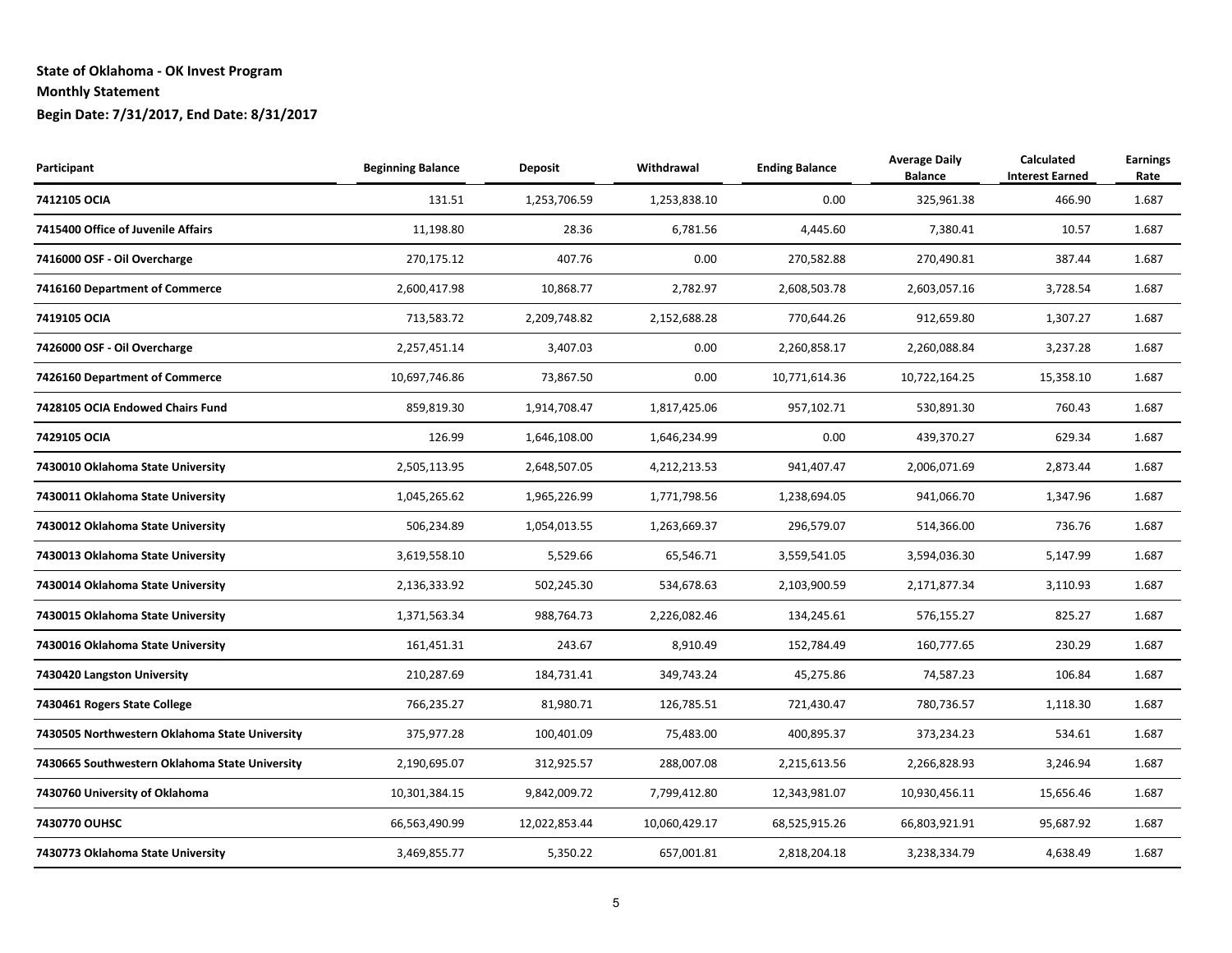| Participant                              | <b>Beginning Balance</b> | <b>Deposit</b> | Withdrawal   | <b>Ending Balance</b> | <b>Average Daily</b><br><b>Balance</b> | <b>Calculated</b><br><b>Interest Earned</b> | <b>Earnings</b><br>Rate |
|------------------------------------------|--------------------------|----------------|--------------|-----------------------|----------------------------------------|---------------------------------------------|-------------------------|
| 7432105 OCIA 2009A Construction Fund     | 347,653.98               | 101.79         | 347,755.77   | 0.00                  | 173,102.15                             | 247.95                                      | 1.687                   |
| 7434105 OCIA                             | 49,665.02                | 421,937.67     | 435,716.29   | 35,886.40             | 120,796.65                             | 173.03                                      | 1.687                   |
| 7436000 OSF - Oil Overcharge             | 2,475.90                 | 3.74           | 0.00         | 2,479.64              | 2,478.80                               | 3.55                                        | 1.687                   |
| 7436105 OCIA                             | 0.09                     | 0.00           | 0.00         | 0.09                  | 0.09                                   | 0.00                                        | 1.687                   |
| 7438105 OCIA                             | 0.06                     | 0.00           | 0.00         | 0.06                  | 0.06                                   | 0.00                                        | 1.687                   |
| 7440105 OCIA Operations & Maintenance    | 3,789.31                 | 5.72           | 0.00         | 3,795.03              | 3,793.92                               | 5.43                                        | 1.687                   |
| 7442105 OCIA                             | 43.13                    | 0.05           | 0.00         | 43.18                 | 43.17                                  | 0.06                                        | 1.687                   |
| 7443105 OCIA                             | 106,521.49               | 782,338.68     | 760,526.13   | 128,334.04            | 302,781.26                             | 433.69                                      | 1.687                   |
| 7444835 Water Resources Board            | 8,195,656.15             | 15,669.26      | 64,681.96    | 8,146,643.45          | 8,178,269.37                           | 11,714.31                                   | 1.687                   |
| 7445105 Oklahoma Capital Improvement     | 0.06                     | 0.00           | 0.00         | 0.06                  | 0.06                                   | 0.00                                        | 1.687                   |
| 7445835 Water Resources Board            | 3,129,723.43             | 8,662.82       | 105,087.85   | 3,033,298.40          | 3,091,691.44                           | 4,428.45                                    | 1.687                   |
| 7446105 Capital Improvement Authority    | 77,122,370.97            | 116,396.06     | 0.00         | 77,238,767.03         | 77,216,238.76                          | 110,602.21                                  | 1.687                   |
| 7447105 OCIA                             | 64,811.24                | 420,550.48     | 420,707.55   | 64,654.17             | 137,786.14                             | 197.36                                      | 1.687                   |
| 7448105 OCIA                             | 8,871,853.17             | 0.00           | 2,177,140.83 | 6,694,712.34          | 7,119,292.86                           | 10,197.46                                   | 1.687                   |
| 7449105 OCIA                             | 2,574,141.52             | 5,609,756.11   | 5,379,772.63 | 2,804,125.00          | 2,769,480.94                           | 3,966.92                                    | 1.687                   |
| 7455105 OCIA                             | 421.87                   | 0.51           | 0.00         | 422.38                | 422.28                                 | 0.60                                        | 1.687                   |
| 7455160 Department of Commerce           | 119,427.23               | 68,197.99      | 0.00         | 187,625.22            | 157,890.08                             | 226.16                                      | 1.687                   |
| 7460100 Cameron University               | 393,855.34               | 594.44         | 42,375.96    | 352,073.82            | 390,214.65                             | 558.93                                      | 1.687                   |
| 7460760 University of Oklahoma           | 156,397.62               | 236.04         | 0.00         | 156,633.66            | 156,580.36                             | 224.28                                      | 1.687                   |
| 7462105 OK Capital Improvement Authority | 94.34                    | 928,360.47     | 928,454.81   | 0.00                  | 246,521.42                             | 353.11                                      | 1.687                   |
| 7470230 East Central University          | 68.49                    | 0.10           | 0.00         | 68.59                 | 68.57                                  | 0.10                                        | 1.687                   |
| 7471835 Water Resources Board            | 689,113.63               | 1,040.04       | 0.00         | 690,153.67            | 689,918.82                             | 988.22                                      | 1.687                   |
| 7472835 Water Resources Board            | 54,101,306.61            | 81,651.81      | 0.00         | 54,182,958.42         | 54,164,520.91                          | 77,583.63                                   | 1.687                   |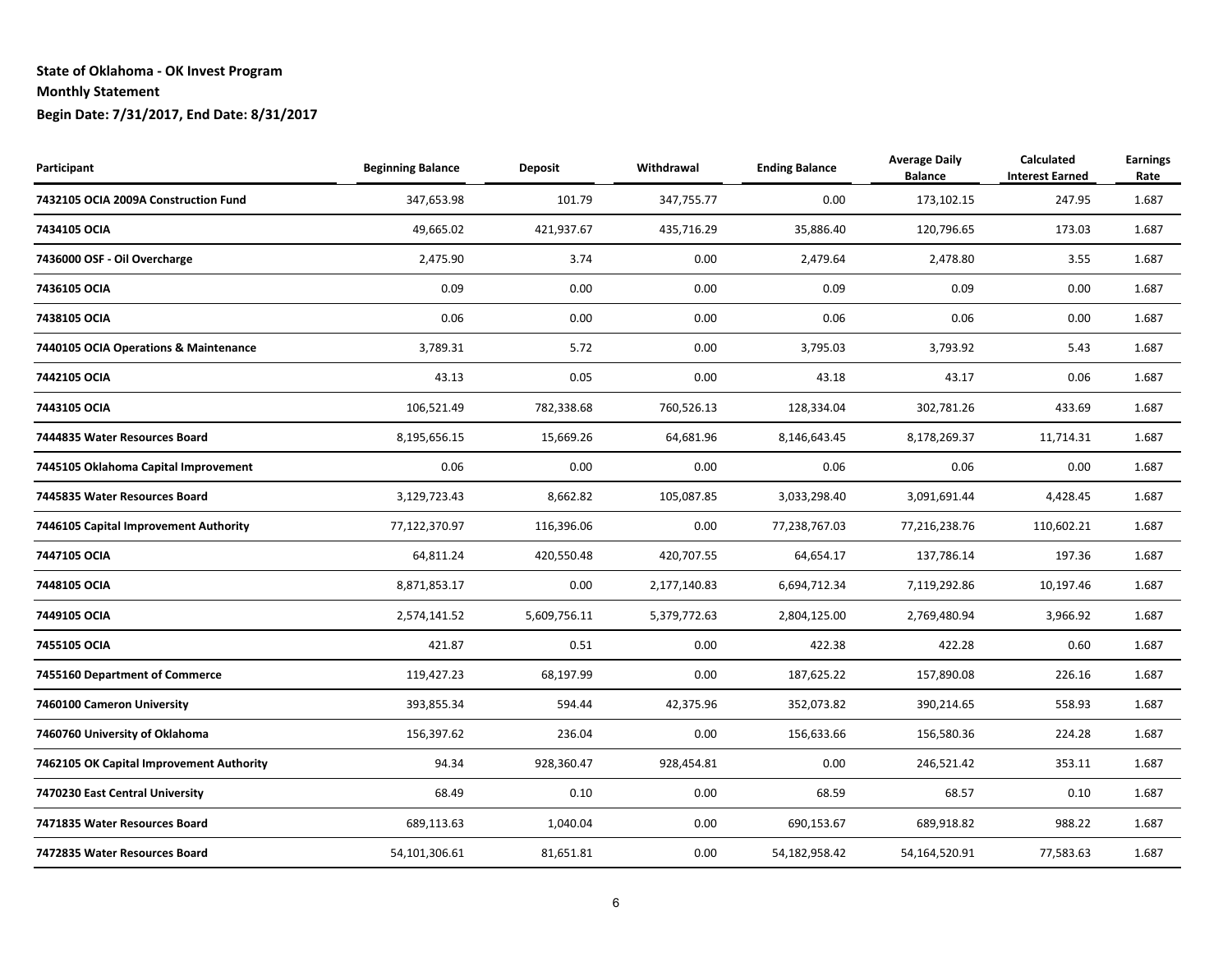| Participant                                    | <b>Beginning Balance</b> | <b>Deposit</b> | Withdrawal    | <b>Ending Balance</b> | <b>Average Daily</b><br><b>Balance</b> | <b>Calculated</b><br><b>Interest Earned</b> | <b>Earnings</b><br>Rate |
|------------------------------------------------|--------------------------|----------------|---------------|-----------------------|----------------------------------------|---------------------------------------------|-------------------------|
| 7473835 Water Resources Board                  | 43,433,004.72            | 66,152.36      | 0.00          | 43,499,157.08         | 43,483,832.35                          | 62,284.93                                   | 1.687                   |
| 7475120 University of Central Oklahoma         | 16.46                    | 0.02           | 16.48         | 0.00                  | 7.97                                   | 0.01                                        | 1.687                   |
| 7475750 Tulsa Community College                | 5,554.84                 | 8.38           | 0.00          | 5,563.22              | 5,561.33                               | 7.97                                        | 1.687                   |
| 7475770 University of Oklahoma Health Sciences | 0.37                     | 0.00           | 0.00          | 0.37                  | 0.37                                   | 0.00                                        | 1.687                   |
| 7476760 University of Oklahoma                 | 56,083,253.61            | 0.00           | 10,132,438.57 | 45,950,815.04         | 48,915,495.02                          | 70,065.08                                   | 1.687                   |
| 7477120 University of Central Oklahoma         | 76,942.23                | 116.12         | 0.00          | 77,058.35             | 77,032.13                              | 110.34                                      | 1.687                   |
| 7480230 East Central University                | 419.07                   | 0.63           | 0.00          | 419.70                | 419.56                                 | 0.60                                        | 1.687                   |
| 7481230 East Central University                | 24.77                    | 0.04           | 0.00          | 24.81                 | 24.80                                  | 0.04                                        | 1.687                   |
| 7481633 Oklahoma City Community College        | 24.93                    | 0.04           | 24.97         | 0.00                  | 17.71                                  | 0.03                                        | 1.687                   |
| 7482105 OCIA                                   | 179.82                   | 2,339,456.90   | 2,339,636.72  | 0.00                  | 623,680.03                             | 893.34                                      | 1.687                   |
| 7483633 OCCC 2010 Bond                         | 58.00                    | 0.09           | 58.09         | 0.00                  | 41.20                                  | 0.06                                        | 1.687                   |
| 7486010 Oklahoma State University              | 2,197,336.25             | 3,317.70       | 0.00          | 2,200,653.95          | 2,199,904.79                           | 3,151.08                                    | 1.687                   |
| 7488105 OCIA                                   | 504,691.70               | 1,512,903.19   | 1,655,302.82  | 362,292.07            | 667,144.23                             | 955.60                                      | 1.687                   |
| 7489105 OCIA                                   | 67.72                    | 0.08           | 0.00          | 67.80                 | 67.78                                  | 0.10                                        | 1.687                   |
| 7516410 Commissioners of the Land Office       | 0.60                     | 0.00           | 0.00          | 0.60                  | 0.60                                   | 0.00                                        | 1.687                   |
| 7517410 - Commissioners of the Land Office     | 958,074.87               | 0.00           | 97,038.45     | 861,036.42            | 934,286.61                             | 1,338.24                                    | 1.687                   |
| 7518410 Commissioners of the Land Office       | 8,035,662.25             | 7,514.01       | 593,437.62    | 7,449,738.64          | 7,807,656.37                           | 11,183.45                                   | 1.687                   |
| 7600010 Oklahoma State University              | 6,618,454.47             | 276,482.48     | 196,605.89    | 6,698,331.06          | 6,533,563.55                           | 9,358.48                                    | 1.687                   |
| 7600120 University of Central Oklahoma         | 4,538,959.65             | 39,941.45      | 198,341.73    | 4,380,559.37          | 4,409,397.69                           | 6,315.89                                    | 1.687                   |
| 7600150 University of Science & Arts           | 1,400,813.55             | 35,201.98      | 148,997.78    | 1,287,017.75          | 1,310,058.89                           | 1,876.49                                    | 1.687                   |
| 7600230 East Central University                | 1,087,557.69             | 33,231.00      | 82,321.58     | 1,038,467.11          | 1,052,037.07                           | 1,506.91                                    | 1.687                   |
| 7600420 Langston University                    | 1,057,365.45             | 1,454.15       | 81,197.63     | 977,621.97            | 1,032,298.46                           | 1,478.63                                    | 1.687                   |
| 7600485 Northeastern State University          | 2,066,465.30             | 24,016.94      | 21,440.68     | 2,069,041.56          | 2,061,339.50                           | 2,952.60                                    | 1.687                   |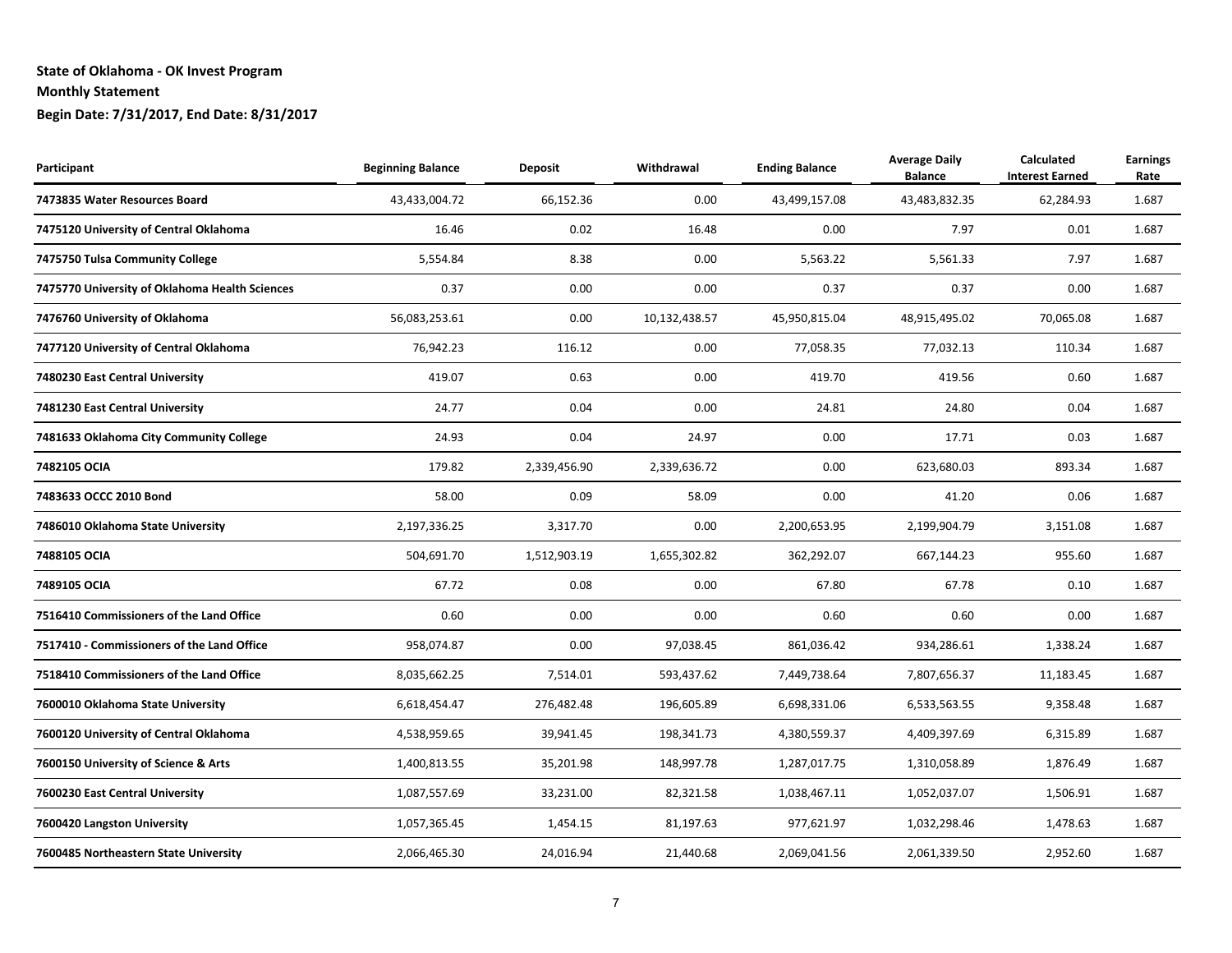| Participant                                    | <b>Beginning Balance</b> | <b>Deposit</b> | Withdrawal   | <b>Ending Balance</b> | <b>Average Daily</b><br><b>Balance</b> | <b>Calculated</b><br><b>Interest Earned</b> | <b>Earnings</b><br>Rate |
|------------------------------------------------|--------------------------|----------------|--------------|-----------------------|----------------------------------------|---------------------------------------------|-------------------------|
| 7600490 Northern Oklahoma College              | 407,878.94               | 27,417.42      | 41,196.44    | 394,099.92            | 387,371.59                             | 554.86                                      | 1.687                   |
| 7600505 Northwestern Oklahoma State University | 1,480,893.79             | 35,400.23      | 117,113.71   | 1,399,180.31          | 1,425,898.26                           | 2,042.41                                    | 1.687                   |
| 7600530 Panhandle State University             | 735,424.38               | 33,730.18      | 73,866.57    | 695,287.99            | 702,646.42                             | 1,006.45                                    | 1.687                   |
| 7600660 Southeastern Oklahoma State Unversity  | 300,621.55               | 33,527.49      | 0.00         | 334,149.04            | 311,570.77                             | 446.28                                      | 1.687                   |
| 7600665 Southwestern Oklahoma State University | 2,694,461.13             | 35,457.24      | 915.57       | 2,729,002.80          | 2,707,020.97                           | 3,877.46                                    | 1.687                   |
| 7600760 University of Oklahoma                 | 3,698,764.59             | 273,482.53     | 0.00         | 3,972,247.12          | 3,788,930.55                           | 5,427.15                                    | 1.687                   |
| 7650010 Oklahoma State University              | 4,308,275.19             | 101,188.15     | 0.00         | 4,409,463.34          | 4,343,860.21                           | 6,222.01                                    | 1.687                   |
| 7650120 University of Central Oklahoma         | 1,471,908.90             | 16,271.03      | 5,146.75     | 1,483,033.18          | 1,476,820.28                           | 2,115.35                                    | 1.687                   |
| 7650150 University of Science & Arts           | 598,608.33               | 14,991.61      | 333,920.95   | 279,678.99            | 292,368.77                             | 418.78                                      | 1.687                   |
| 7650230 East Central University                | 2,260,162.05             | 17,468.74      | 3,306.23     | 2,274,324.56          | 2,265,089.18                           | 3,244.45                                    | 1.687                   |
| 7650420 Langston University                    | 1,479,500.58             | 2,106.30       | 239,590.75   | 1,242,016.13          | 1,389,073.78                           | 1,989.67                                    | 1.687                   |
| 7650485 Northeastern State University          | 743,348.29               | 13,988.76      | 125,136.55   | 632,200.50            | 728,729.90                             | 1,043.81                                    | 1.687                   |
| 7650490 Northern Oklahoma College              | 3,219,271.82             | 107,112.60     | 58,579.37    | 3,267,805.05          | 3,202,947.44                           | 4,587.81                                    | 1.687                   |
| 7650505 Northwestern Oklahoma State University | 772,045.52               | 15,242.87      | 32,502.28    | 754,786.11            | 761,294.22                             | 1,090.45                                    | 1.687                   |
| 7650530 Panhandle State University             | 415,648.61               | 14,077.00      | 100,881.06   | 328,844.55            | 361,678.39                             | 518.06                                      | 1.687                   |
| 7650660 Southeastern Oklahoma State Unversity  | 61,710.95                | 14,142.70      | 0.00         | 75,853.65             | 66,302.78                              | 94.97                                       | 1.687                   |
| 7650665 Southwestern Oklahoma State University | 929,407.59               | 15,452.27      | 0.00         | 944,859.86            | 935,013.28                             | 1,339.28                                    | 1.687                   |
| 7650760 University of Oklahoma                 | 1,908,837.79             | 166,829.08     | 0.00         | 2,075,666.87          | 1,963,792.63                           | 2,812.88                                    | 1.687                   |
| 7700040 Department of Agriculture              | 10,320,912.85            | 15,576.72      | 0.00         | 10,336,489.57         | 10,332,972.25                          | 14,800.64                                   | 1.687                   |
| 7700041 Western Oklahoma State College         | 1,225,539.50             | 112,047.29     | 364,741.19   | 972,845.60            | 1,174,459.06                           | 1,682.26                                    | 1.687                   |
| 7700131 Department of Corrections              | 19,833,624.84            | 1,651,651.84   | 1,198,916.85 | 20,286,359.83         | 20,017,247.34                          | 28,672.10                                   | 1.687                   |
| 7700240 Eastern Oklahoma State College         | 244,793.02               | 238,717.11     | 167,586.07   | 315,924.06            | 246,705.61                             | 353.37                                      | 1.687                   |
| 7700340 State Health Department                | 0.00                     | 1,784,161.90   | 1,784,161.90 | 0.00                  | 332,087.62                             | 475.67                                      | 1.687                   |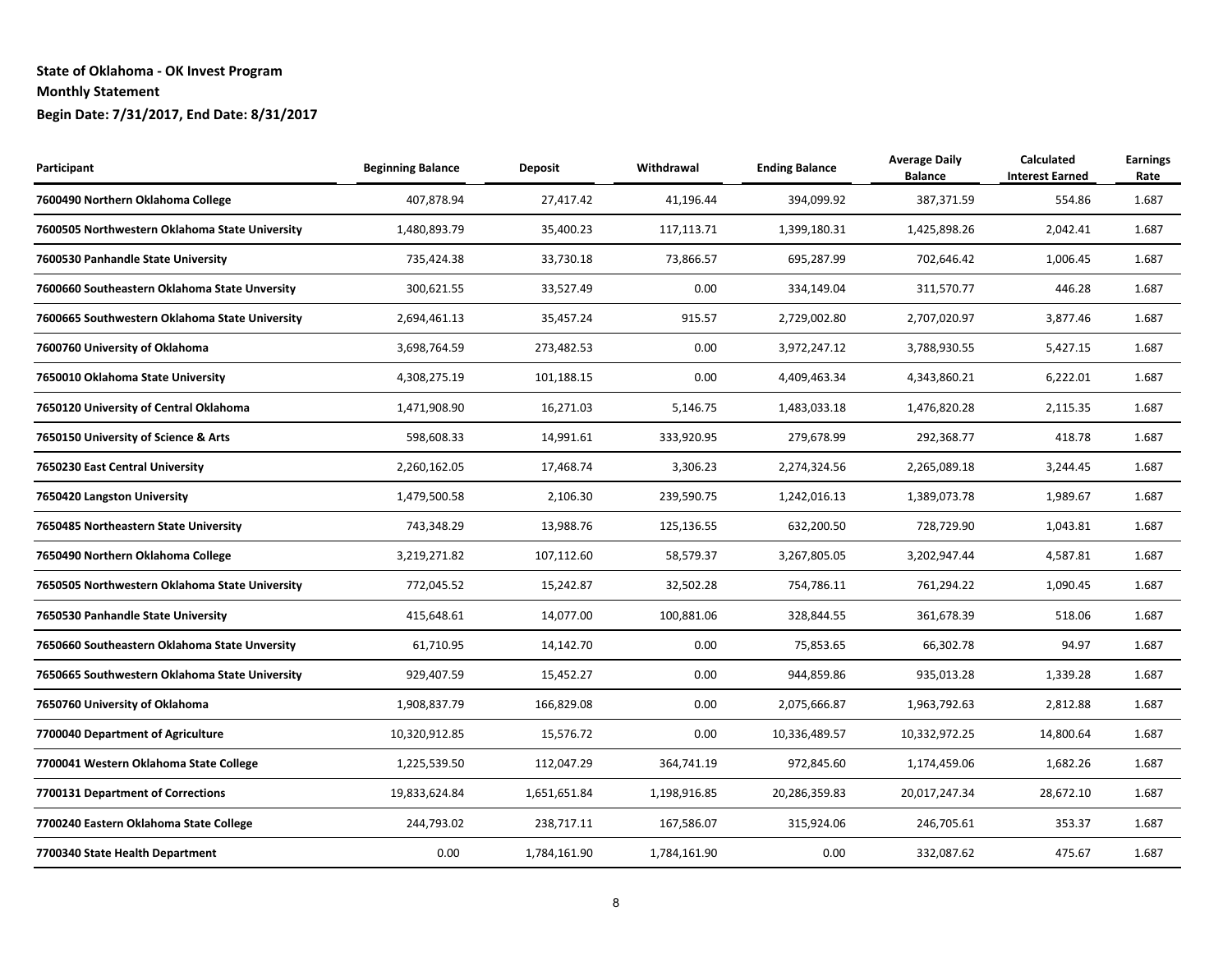| Participant                                     | <b>Beginning Balance</b> | <b>Deposit</b> | Withdrawal     | <b>Ending Balance</b> | <b>Average Daily</b><br><b>Balance</b> | <b>Calculated</b><br><b>Interest Earned</b> | <b>Earnings</b><br>Rate |
|-------------------------------------------------|--------------------------|----------------|----------------|-----------------------|----------------------------------------|---------------------------------------------|-------------------------|
| 7700461 Rogers State College                    | 6,208,716.62             | 695,638.65     | 987,525.01     | 5,916,830.26          | 6,150,222.41                           | 8,809.39                                    | 1.687                   |
| 7700490 Northern Oklahoma College               | 2,103,392.16             | 2,071,112.04   | 747,162.08     | 3,427,342.12          | 2,376,377.57                           | 3,403.85                                    | 1.687                   |
| 7700606 Ardmore Higher Education Center         | 303,600.86               | 461.09         | 2,981.63       | 301,080.32            | 302,551.51                             | 433.37                                      | 1.687                   |
| 7700633 Oklahoma City Community College         | 7,090,170.31             | 323,776.91     | 1,035,368.72   | 6,378,578.50          | 6,709,820.96                           | 9,610.95                                    | 1.687                   |
| 7700660 Southeastern Oklahoma State University  | 3,862,526.17             | 1,352,245.47   | 861,236.70     | 4,353,534.94          | 4,034,504.48                           | 5,778.90                                    | 1.687                   |
| 7700760 University of Oklahoma                  | 45,523,527.04            | 84,084,799.97  | 26,475,639.18  | 103,132,687.83        | 51,946,530.86                          | 74,406.65                                   | 1.687                   |
| 7700830 Department of Human Services            | 1,587,196.34             | 471,724.15     | 483,871.46     | 1,575,049.03          | 1,802,081.67                           | 2,581.25                                    | 1.687                   |
| 7701010 Oklahoma State University               | 3,186,454.64             | 33,086,069.12  | 31,406,936.18  | 4,865,587.58          | 6,941,353.93                           | 9,942.59                                    | 1.687                   |
| 7701091 Building Bond Commission Administrative | 2.87                     | 0.00           | 0.00           | 2.87                  | 2.87                                   | 0.00                                        | 1.687                   |
| 7701091 GO Bonds of 1992 - Admin Fund           | 0.00                     | 0.00           | 0.00           | 0.00                  | 0.00                                   | 0.00                                        | 1.687                   |
| 7701150 University of Science & Arts            | 2,632,901.20             | 761,442.54     | 293,025.37     | 3,101,318.37          | 2,857,699.67                           | 4,093.28                                    | 1.687                   |
| 7701165 Connors State College                   | 70,002.91                | 239,429.88     | 206,887.17     | 102,545.62            | 81,412.02                              | 116.61                                      | 1.687                   |
| 7701400 Office of Juvenile Affairs              | 409,833.99               | 610.78         | 16,157.55      | 394,287.22            | 400,162.06                             | 573.18                                      | 1.687                   |
| 7701480 Northeasten Oklahoma A&M College        | 523,041.79               | 1,366,041.90   | 754,457.82     | 1,134,625.87          | 904,342.69                             | 1,295.35                                    | 1.687                   |
| 7701605 Regents for Higher Education            | 36,775,300.81            | 688,208.15     | 295,752.64     | 37,167,756.32         | 36,748,031.66                          | 52,636.77                                   | 1.687                   |
| 7701650 Department of Veteran Affairs           | 394,488.64               | 99,199.20      | 91,215.72      | 402,472.12            | 410,460.11                             | 587.93                                      | 1.687                   |
| 7701750 Tulsa Community College                 | 265.73                   | 838.36         | 0.00           | 1,104.09              | 941.83                                 | 1.35                                        | 1.687                   |
| 7701770 OUHSC                                   | 429,096,390.12           | 94,756,786.76  | 113,562,179.47 | 410,290,997.41        | 424,913,260.94                         | 608,632.95                                  | 1.687                   |
| 7701805 Department of Rehabilitation Services   | 168,023.95               | 6,441.70       | 7,351.08       | 167,114.57            | 165,867.11                             | 237.58                                      | 1.687                   |
| 7701865 Workers Compensation Commission         | 6,973,784.64             | 7,052,174.11   | 7,084,712.01   | 6,941,246.74          | 6,958,492.04                           | 9,967.13                                    | 1.687                   |
| 7702120 University of Central Oklahoma          | 31,903,911.02            | 3,140,814.19   | 4,596,395.13   | 30,448,330.08         | 30,560,164.50                          | 43,773.46                                   | 1.687                   |
| 7702650 Department of Veteran Affairs           | 365,710.75               | 74,823.60      | 75,248.56      | 365,285.79            | 377,686.59                             | 540.99                                      | 1.687                   |
| 7703650 Department of Veteran Affairs           | 287,007.46               | 110,033.51     | 114,984.02     | 282,056.95            | 298,972.31                             | 428.24                                      | 1.687                   |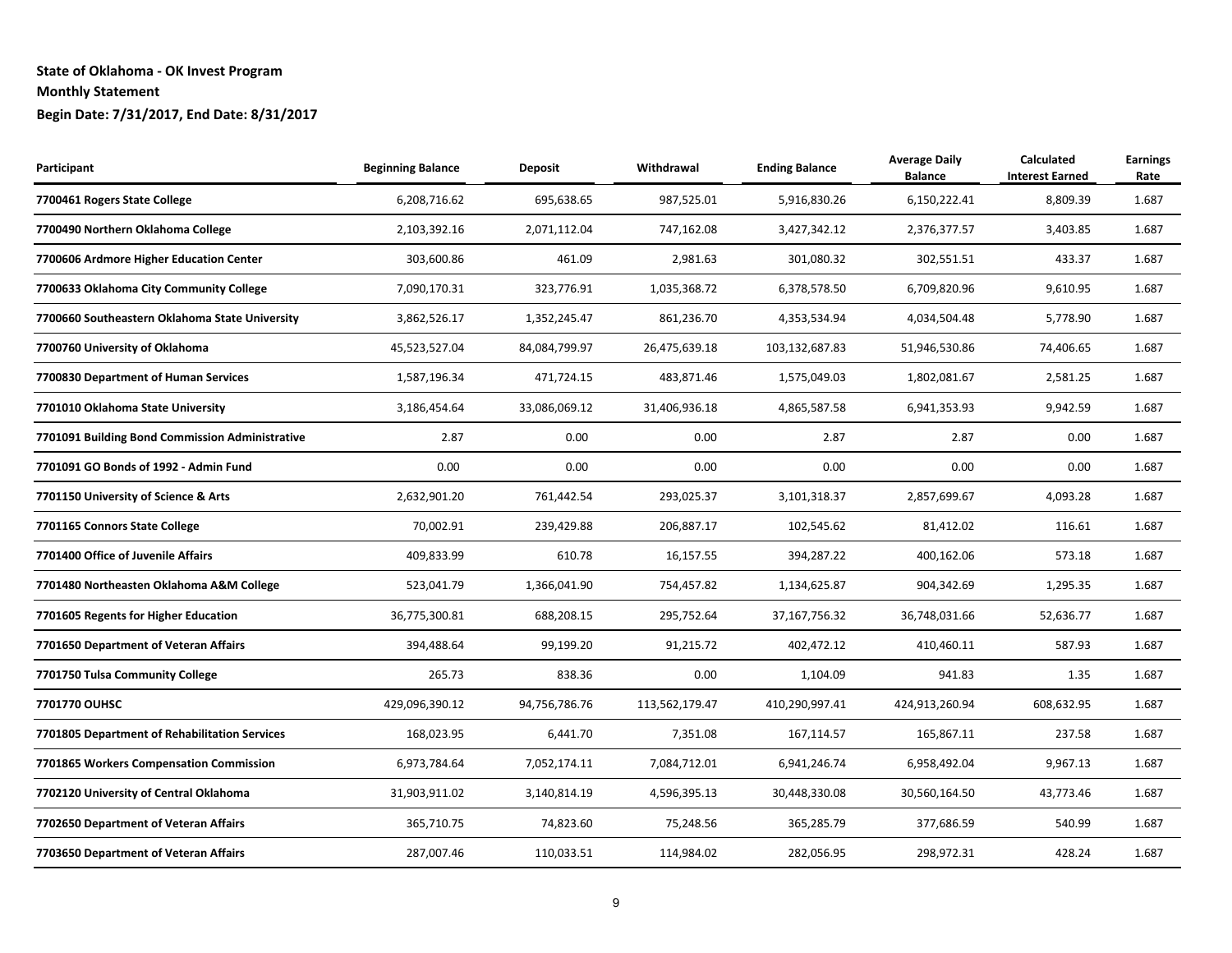| Participant                                    | <b>Beginning Balance</b> | <b>Deposit</b> | Withdrawal   | <b>Ending Balance</b> | <b>Average Daily</b><br><b>Balance</b> | <b>Calculated</b><br><b>Interest Earned</b> | <b>Earnings</b><br>Rate |
|------------------------------------------------|--------------------------|----------------|--------------|-----------------------|----------------------------------------|---------------------------------------------|-------------------------|
| 7704650 Department of Veteran Affairs          | 444,604.78               | 83,112.11      | 95,400.26    | 432,316.63            | 442,729.20                             | 634.15                                      | 1.687                   |
| 7704865 Workers Compensation Commission        | 26,205.35                | 26,207.32      | 26,167.77    | 26,244.90             | 26,234.78                              | 37.58                                       | 1.687                   |
| 7705505 Northwestern Oklahoma State University | 1,333,345.69             | 110,474.45     | 323,442.80   | 1,120,377.34          | 1,322,818.27                           | 1,894.77                                    | 1.687                   |
| 7705650 Department of Veteran Affairs          | 231,430.72               | 84,919.21      | 83,148.10    | 233,201.83            | 244,413.75                             | 350.09                                      | 1.687                   |
| 7705675 Self Insurance Guaranty Fund           | 1,379,699.99             | 106.14         | 7,794.49     | 1,372,011.64          | 1,377,136.74                           | 1,972.57                                    | 1.687                   |
| 7705865 Workers Compensation Commission        | 26,862.18                | 21,599.18      | 21,528.54    | 26,932.82             | 26,914.87                              | 38.55                                       | 1.687                   |
| 7706452 CMHC, Rep Payee Account                | 18,411.36                | 25,832.15      | 20,882.63    | 23,360.88             | 28,452.31                              | 40.75                                       | 1.687                   |
| 7706650 Department of Veteran Affairs          | 90,872.60                | 20,588.71      | 16,785.34    | 94,675.97             | 95,276.61                              | 136.47                                      | 1.687                   |
| 7706865 OK Workers Comp Commission             | 317,071.94               | 317,414.01     | 316,935.38   | 317,550.57            | 317,428.05                             | 454.67                                      | 1.687                   |
| 7707452 CMHC, Rep Payee Account                | 52,217.63                | 36,484.23      | 42,460.09    | 46,241.77             | 67,474.12                              | 96.65                                       | 1.687                   |
| 7707605 Regents for Higher Education           | 5,804,661.54             | 3,033,119.13   | 5,435,377.28 | 3,402,403.39          | 6,474,608.03                           | 9,274.03                                    | 1.687                   |
| 7707650 Department of Veteran Affairs          | 303,620.77               | 61,311.36      | 53,995.59    | 310,936.54            | 311,822.02                             | 446.64                                      | 1.687                   |
| 7707865 OK Workers Comp Commission             | 69,527.91                | 69,602.91      | 69,497.96    | 69,632.86             | 69,606.00                              | 99.70                                       | 1.687                   |
| 7708108 Carl Albert State College              | 5,139,312.81             | 552,595.79     | 622,190.71   | 5,069,717.89          | 4,990,778.68                           | 7,148.64                                    | 1.687                   |
| 7708605 Regents for Higher Education           | 50,542.46                | 81.47          | 4,475.00     | 46,148.93             | 49,161.99                              | 70.42                                       | 1.687                   |
| 7709605 Regents for Higher Education           | 1,072,622.15             | 525,213.89     | 0.00         | 1,597,836.04          | 1,361,917.42                           | 1,950.77                                    | 1.687                   |
| 7710350 Oklahoma Historical Society            | 1,195,838.66             | 1,804.81       | 0.00         | 1,197,643.47          | 1,197,235.93                           | 1,714.88                                    | 1.687                   |
| 7710452 Oklahoma Department of Mental Health   | 895,902.02               | 6,375.57       | 39.50        | 902,238.09            | 900,217.79                             | 1,289.44                                    | 1.687                   |
| 7710605 Regents for Higher Education           | 1,726,582.63             | 102,480.65     | 4,166.66     | 1,824,896.62          | 1,782,416.02                           | 2,553.08                                    | 1.687                   |
| 7711185 Corporation Commission                 | 66,818,327.20            | 5,273,137.77   | 408,172.26   | 71,683,292.71         | 71,675,635.07                          | 102,666.02                                  | 1.687                   |
| 7711420 Langston University                    | 9,538,730.84             | 14,953.51      | 1,049,301.98 | 8,504,382.37          | 9,161,559.86                           | 13,122.74                                   | 1.687                   |
| 7711452 Griffin Memorial Hospital Rep Payee    | 38,185.38                | 607.11         | 21.45        | 38,771.04             | 38,237.65                              | 54.77                                       | 1.687                   |
| 7711605 Regents for Higher Education           | 831,596.02               | 1,255.08       | 0.00         | 832,851.10            | 832,567.69                             | 1,192.54                                    | 1.687                   |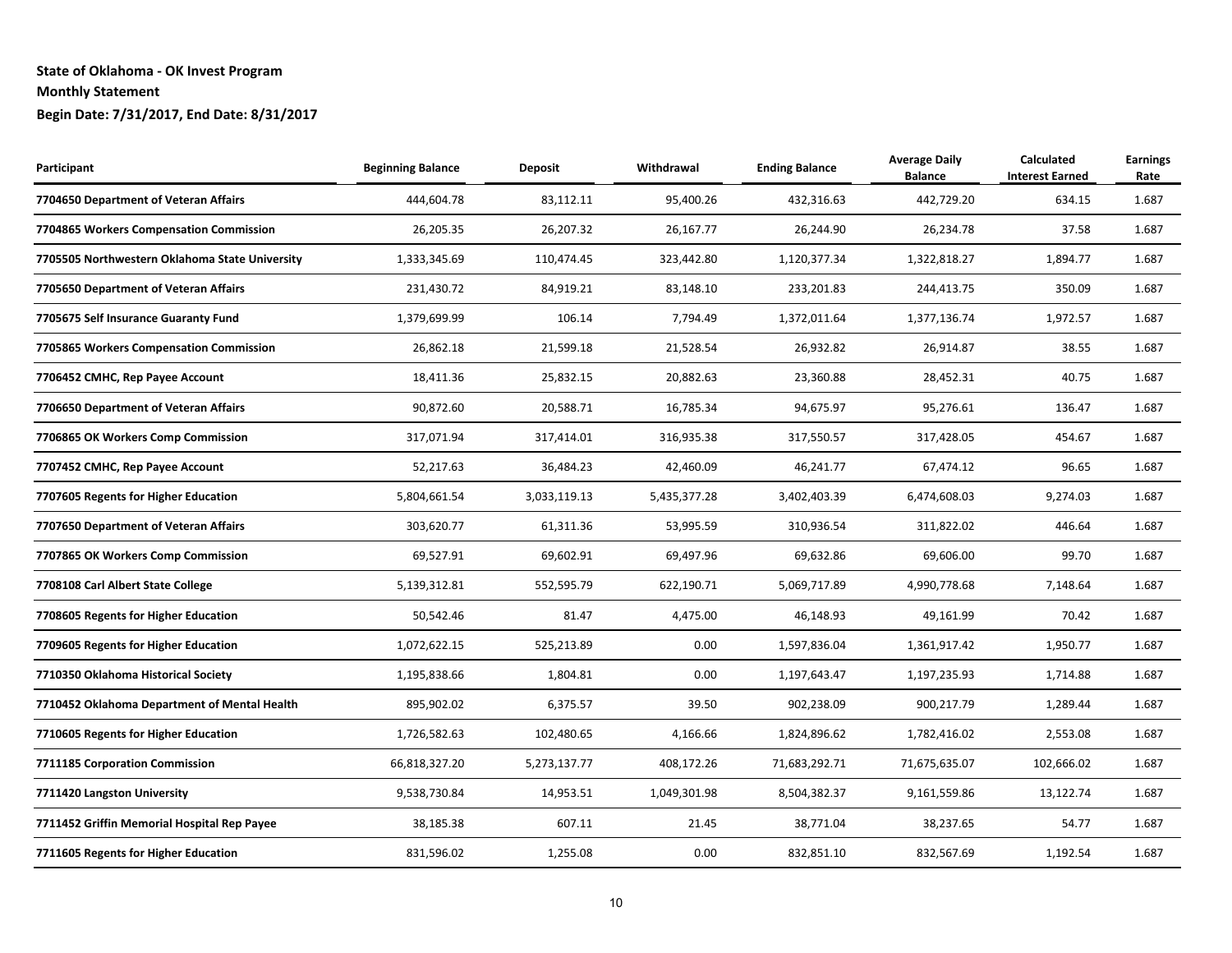| Participant                                    | <b>Beginning Balance</b> | <b>Deposit</b> | Withdrawal   | <b>Ending Balance</b> | <b>Average Daily</b><br><b>Balance</b> | <b>Calculated</b><br><b>Interest Earned</b> | <b>Earnings</b><br>Rate |
|------------------------------------------------|--------------------------|----------------|--------------|-----------------------|----------------------------------------|---------------------------------------------|-------------------------|
| 7712605 Regents for Higher Education           | 158,832.77               | 0.00           | 2,134.99     | 156,697.78            | 157,179.87                             | 225.14                                      | 1.687                   |
| 7713605 Regents for Higher Education           | 1,907,543.25             | 2,878.56       | 2,858.00     | 1,907,563.81          | 1,907,006.01                           | 2,731.54                                    | 1.687                   |
| 7714605 Regents for Higher Education           | 11,323,963.27            | 209,714.12     | 0.00         | 11,533,677.39         | 11,459,168.46                          | 16,413.77                                   | 1.687                   |
| 7715605 Regents for Higher Education           | 454,479.76               | 685.92         | 0.00         | 455,165.68            | 455,010.79                             | 651.74                                      | 1.687                   |
| 7718605 Regents for Higher Education           | 6,250,280.73             | 984,393.46     | 2,496,053.17 | 4,738,621.02          | 5,957,240.03                           | 8,532.97                                    | 1.687                   |
| 7719605 Regents for Higher Education           | 33,537.17                | 110.59         | 0.00         | 33,647.76             | 33,620.85                              | 48.16                                       | 1.687                   |
| 7723623 Seminole State College                 | 374,978.63               | 212,990.55     | 383,255.73   | 204,713.45            | 237,122.54                             | 339.65                                      | 1.687                   |
| 7725100 Cameron University                     | 4,128,663.98             | 306,850.18     | 625,412.59   | 3,810,101.57          | 4,108,627.02                           | 5,885.07                                    | 1.687                   |
| 7730230 East Central University                | 6,879,484.66             | 424,385.30     | 556,364.53   | 6,747,505.43          | 6,780,619.29                           | 9,712.35                                    | 1.687                   |
| 7730830 Department of Human Services           | 165,526.18               | 9,066.74       | 21,605.22    | 152,987.70            | 155,412.73                             | 222.61                                      | 1.687                   |
| 7740605 Regents for Higher Education           | 14,409,741.28            | 4,173,098.86   | 3,019,902.65 | 15,562,937.49         | 14,317,974.81                          | 20,508.64                                   | 1.687                   |
| 7741241 Redlands Community College             | 845,589.36               | 142,918.17     | 174,230.97   | 814,276.56            | 795,381.94                             | 1,139.28                                    | 1.687                   |
| 7745605 Regents for Higher Education           | 250,324.05               | 217,219.15     | 0.00         | 467,543.20            | 369,501.84                             | 529.26                                      | 1.687                   |
| 7747470 Murray State College                   | 5,315,470.23             | 913,774.24     | 680,104.91   | 5,549,139.56          | 5,479,847.97                           | 7,849.17                                    | 1.687                   |
| 7750350 Oklahoma Historical Society            | 1,044,741.50             | 18,439.12      | 21,342.71    | 1,041,837.91          | 1,042,804.11                           | 1,493.68                                    | 1.687                   |
| 7750531 Rose State College                     | 11,352,262.26            | 494,166.01     | 1,421,007.69 | 10,425,420.58         | 10,912,553.32                          | 15,630.81                                   | 1.687                   |
| 7751485 Northeastern State University          | 14,324,703.98            | 1,044,338.78   | 2,750,535.39 | 12,618,507.37         | 13,067,873.17                          | 18,718.03                                   | 1.687                   |
| 7752485 Northeastern State University          | 2,385,960.76             | 133,600.97     | 0.00         | 2,519,561.73          | 2,518,748.61                           | 3,607.78                                    | 1.687                   |
| 7765665 Southwestern Oklahoma State University | 6,858,537.65             | 3,999,939.72   | 4,967,111.13 | 5,891,366.24          | 7,779,479.23                           | 11,143.09                                   | 1.687                   |
| 7790120 University of Central Oklahoma         | 734,031.00               | 643,784.19     | 729,785.25   | 648,029.94            | 1,064,880.97                           | 1,525.30                                    | 1.687                   |
| 7790470 Murray State College                   | 127,692.91               | 67,445.33      | 114,849.63   | 80,288.61             | 113,331.90                             | 162.33                                      | 1.687                   |
| 7790490 Northern Oklahoma College              | 338,750.11               | 190,328.34     | 157,035.61   | 372,042.84            | 406,536.98                             | 582.31                                      | 1.687                   |
| 7805370 OIFA                                   | 14,395.07                | 21.73          | 0.00         | 14,416.80             | 14,411.89                              | 20.64                                       | 1.687                   |